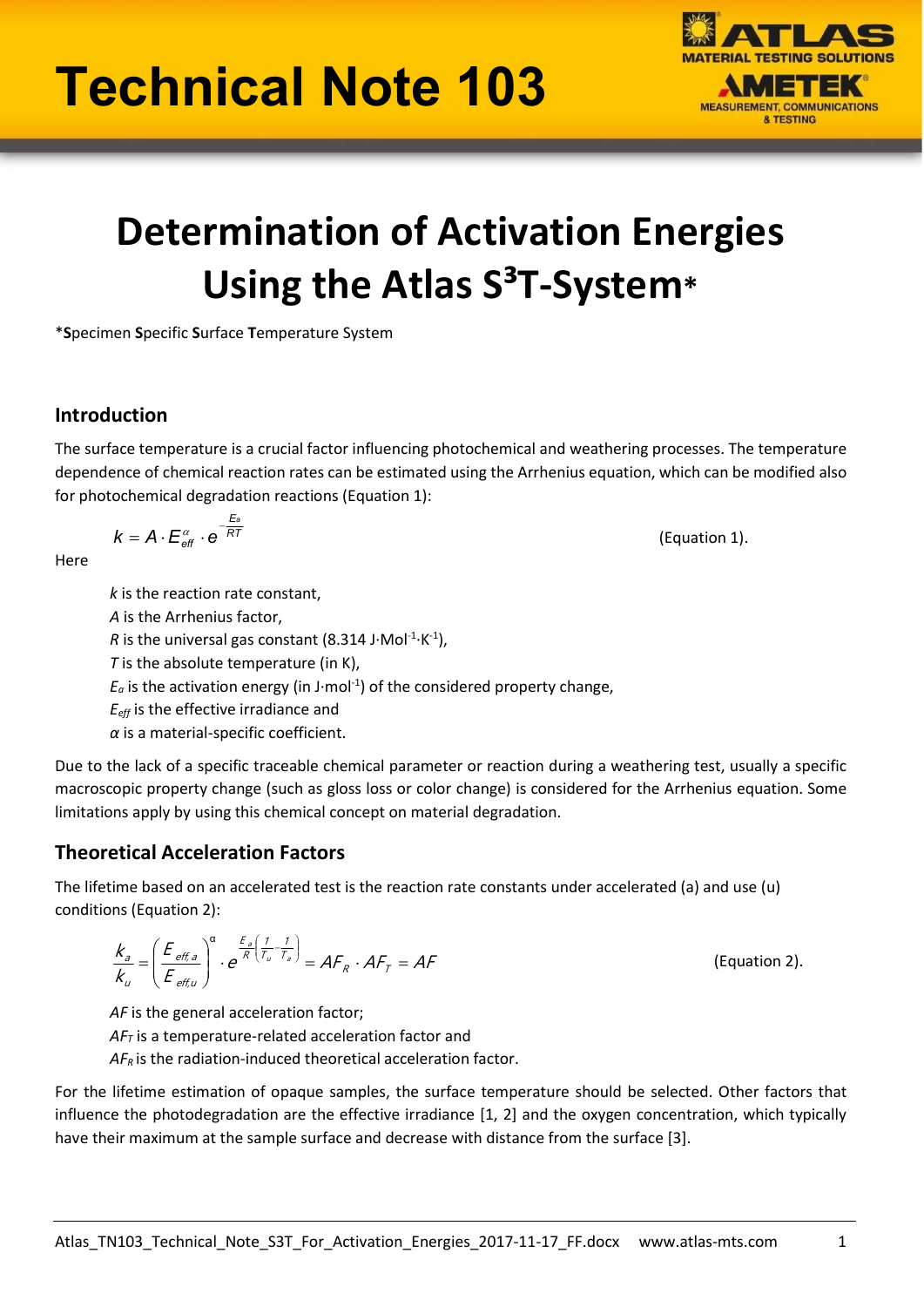



## Determination of activation energies

For service life estimations taking into account the temperature influence on degradation, the activation energy of the degradation process needs to be known. This requires experiments to be conducted at different temperatures under otherwise identical conditions, on acceptance that the activation energy is temperature independent within small temperature ranges.

Individual weathering tests have to be performed until a certain property change appears, or for a fixed period of time, at a minimum of two different temperatures (for example, at standard conditions and at  $\pm$  5 K black standard or black panel temperature at standard conditions). All other parameters (irradiance, relative humidity, cycle parameters) must be kept constant and the sample temperature has to be measured. The  $S^3T$  system is a convenient tool here allowing the continuous measurement of the surface temperature of multiple samples in different colors without special sample preparation (Note: Under varying conditions, the so-called effective temperatures must be calculated in order to determine the activation energy [1, 2]).

The activation energy can be calculated on the basis of two weathering tests according to the logarithmic Arrhenius equation (Equation 3), or graphically determined on the basis of two or more weathering tests. When the natural logarithm of k is plotted versus the inverse of the temperature (1/T), the slope is a straight line with a value equal to -Ea/R (according to Equation 4, Figure 1):